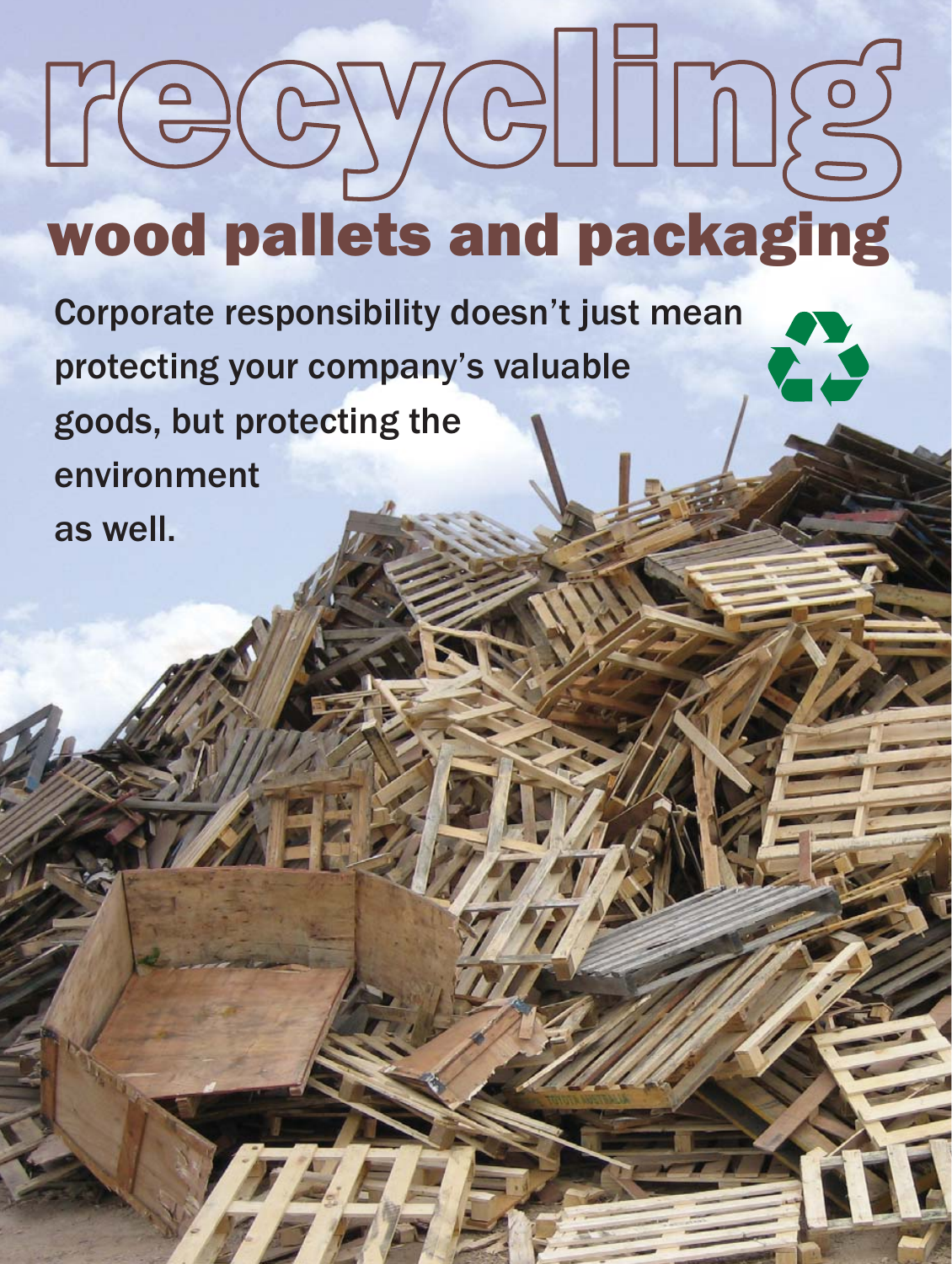### Benefits of wood packaging

Wood pallets and crates are tough, practical and economical. Wood is also a renewable resource; it stores the carbon absorbed from the atmosphere and uses small amounts of energy in the manufacturing process compared to plastic and metal.<sup>1</sup> This is especially important in this age of corporate responsibility and where moving goods from A to B does not just mean protecting your company's valuable goods, but protecting the environment as well.

used for transporting goods all over the world.<sup>2</sup> Wood packaging, when sterilised (with heat) or fumigated (with methyl bromide gas) according to the international standard ISPM-15, can be

#### Reuse and recycling

Wooden pallets and packaging can be repaired and reused, or at the end of their packaging life, recycled into a large range of useful products or used as bioenergy, displacing the use of greenhouse intensive fossil fuels. Already, one third of all end-of-life wood packaging is recovered for reuse, recycling or use as bioenergy in Australia. 3

. wood packaging The good news is that there are an increasing number of options for end-of-life wood packaging; so even more companies can recycle their

This brochure is designed to encourage further reuse, recycling and use of the bioenergy of wood pallets and packaging by:

- clarifying information about methods used to minimise the spread of pests and diseases; and
- assisting generators of end-of-life wood pallets and packaging to find a place that can productively use their wood waste.

#### Carbon benefits

Carbon Benefits of Not Landfilling Wood Pallets & Packaging calculator.<sup>4</sup> Reuse and recycling wood packaging can result in reductions in greenhouse gas emissions. For example 670 kg of carbon dioxide (equivalent) is saved for each tonne of wood packaging diverted from landfill. The greenhouse gas reduction benefits of a range of reuse and recycling options in New South Wales can be estimated with the online

<sup>&</sup>lt;sup>1</sup> CRC for Greenhouse Accounting & Forest and Wood Products Australia (2006) Forests, Wood and Australia's Carbon Balance. Available at www.fwpa.com.au

<sup>2</sup> European Federation of Wooden Pallet and Packaging Manufacturers (2008). Available at www.fefpeb.org 3 A3P and TDANSW (2007) Current Utilisation of Waste Timber and Recommendations for Future Use. Available at www.timberstewardship.org.au

<sup>4</sup> Available at www.timberstewardship.org.au/calculator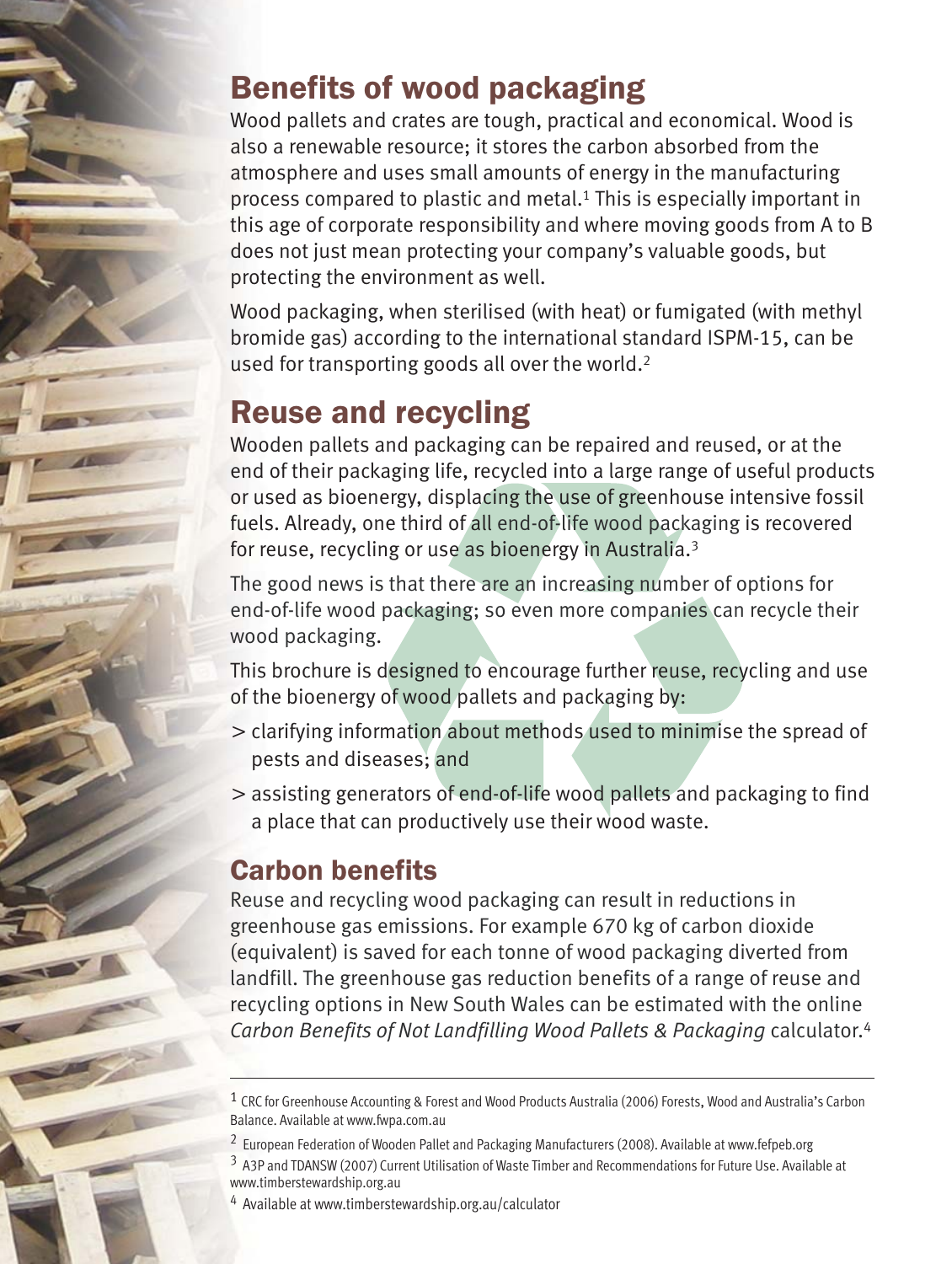## What are wood pallets and packaging recycled into?

**Wood pallets and other packaging such as crates, boxes and cable reels can be repaired and reused. They can also be recycled into a whole range of different products or used as renewable bioenergy.**

#### **Repair and reuse**

Many pallets and crates can be reused 'as is' or salvaged for repair. While there are existing large scale repair companies such as Chep, Loscam and EPAL euro pallets – many smaller companies also repair and reuse standard size pallets.

#### **Particleboard**

Two of Australia's particleboard manufacturers now use recycled wood packaging in the manufacture of new particleboard.

#### **Animal bedding**

Wood recovered from end-of-life pallets and packaging makes a good alternative for animal bedding as it combines preferred insulation and absorption properties with lower cost. It is used for poultry, pigs, cattle, racehorses as well as pets.

#### **Mulch and compost**

Mulch and composts made from recycled pallets and packaging helps suppress weeds, retain soil moisture and, as it degrades, adds precious carbon to Australia's carbon deficient soils. The mulch and compost is used in parks, gardens and beside roads as well as in broadacre land rehabilitation applications.

#### **Biofilter**

Pallet and packaging wood can be used to make products that filter urban stormwater or odours and gases from industrial and intensive agricultural sources. Urban stormwater biofilters filter out particles, oil, heavy metals and pesticides, as well as nitrogen and phosphorous.

#### **Renewable bioenergy**

Bioenergy is a form of heat or electricity produced by combustion of biomass fuels which include timber waste. Energy produced from combustion of renewable wood is considered by the Australian Department of Climate Change and Energy Efficiency to emit over 50 times less greenhouse emissions than combustion of black coal and over 30 times less than natural gas when used in industrial facilities. 5



*Photos courtesy of: Eastern Metropolitan Regional Council, Australian Chicken Meat Federation Inc., TDA, NSW Environmental Protection Authority, The Australian Firewood Association.*

<sup>5</sup> Department of Climate Change and Energy Efficiency (2012) *National Greenhouse and Energy* Reporting (Measurement) Technical Guidelines Reporting Year 2012-2103. Available from www.climatechange.gov.au Comparison based on kg of carbon dioxides equivalents emitted per gigajoule of energy.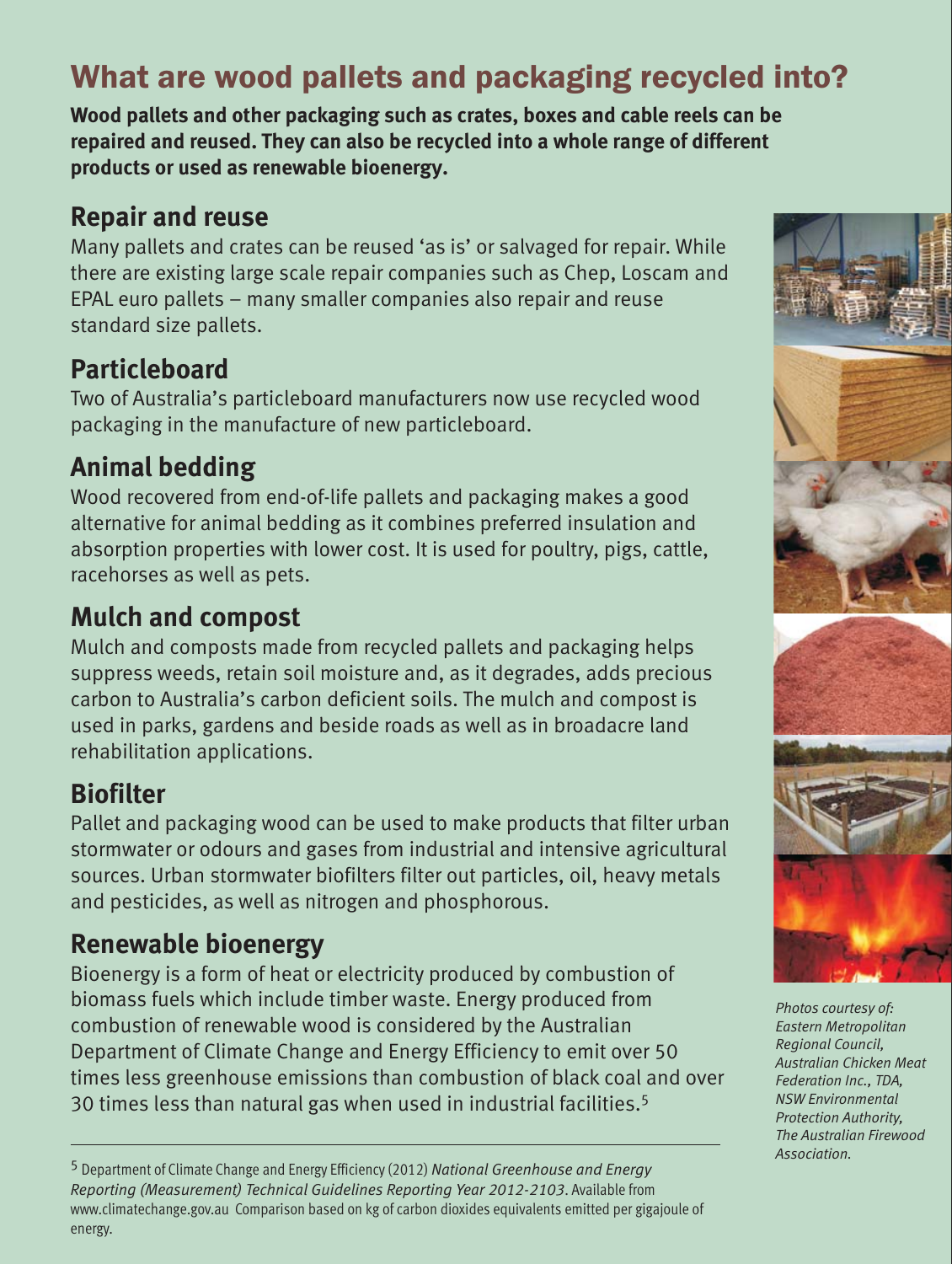## What about chemicals used to reduce the spread of pests and diseases?

The Australian Quarantine and Inspection Service (AQIS) require that all wood packaging and dunnage imported into Australia made from solid timber or a combination of solid timber and reconstituted wood or plywood must be sterilised, fumigated or preservative immunised to prevent the spread of pests and diseases.

information can be found in the AUSTRALIAN wood pallets and packaging section. Wood packaging manufactured in Australia and used to transport goods within Australia, with the exception of some wood packaging manufactured in Western Australia, is not required to be sterilised, fumigated or immunised. More

Sterilisation, fumigants and preservatives used for immunisation are not a problem in the reuse, recycling or use for bioenergy for the vast majority of imported and Australian manufactured packaging.6

#### **IMPORTED wood pallets and packaging**

The following methods to reduce the introduction of pests and diseases into Australia from imported wood packaging are acceptable to AQIS:

- Sterilisation with heat; or
- Fumigation with gas; or
- **Immunisation with preservatives.**

**Sterilisation with heat:** Heat sterilisation involves heating the wood packaging to a high temperature for a period of time. No chemicals are involved in this process.

Fumigation with gas: Fumigation with gas involves enclosing goods and wood packaging, pumping in the gas and leaving it enclosed for a period of time to allow full penetration. Gas is used as it penetrates into the wood and then dissipates, leaving no chemicals in the wood packaging. Methyl Bromide and Sulphuryl Fluoride are both acceptable fumigants.

Immunisation with preservatives: Immunisation of wood pallets and packaging with preservatives is rare as it is more expensive than sterilisation and fumigation. Research by the timber industry<sup>7,8</sup> indicates the incidence of immunisation with metal-based permanent preservatives<sup>9</sup> is less than 1% in the wood packaging waste stream in Australia.

<sup>&</sup>lt;sup>6</sup> Department of Agriculture Fisheries and Forestry (2012) Timber packaging and dunnage import requirements. Available at www.daff.gov.au/aqis/import/timber/timber\_packaging\_and\_dunnage\_import\_requirements

<sup>&</sup>lt;sup>7</sup> Hyder Consulting (2007) Mapping the Waste Stream for Timber Packaging and Pallet Waste in Australia. Available at www.timberstewardship.org.au

<sup>&</sup>lt;sup>8</sup> Timber Development Association of NSW (2008) Characteristics of Post-consumer Wood Packaging. Available at www.timberstewardship.org.au

<sup>&</sup>lt;sup>9</sup> Such as Copper Azole or Copper Chrome Arsenate (CCA).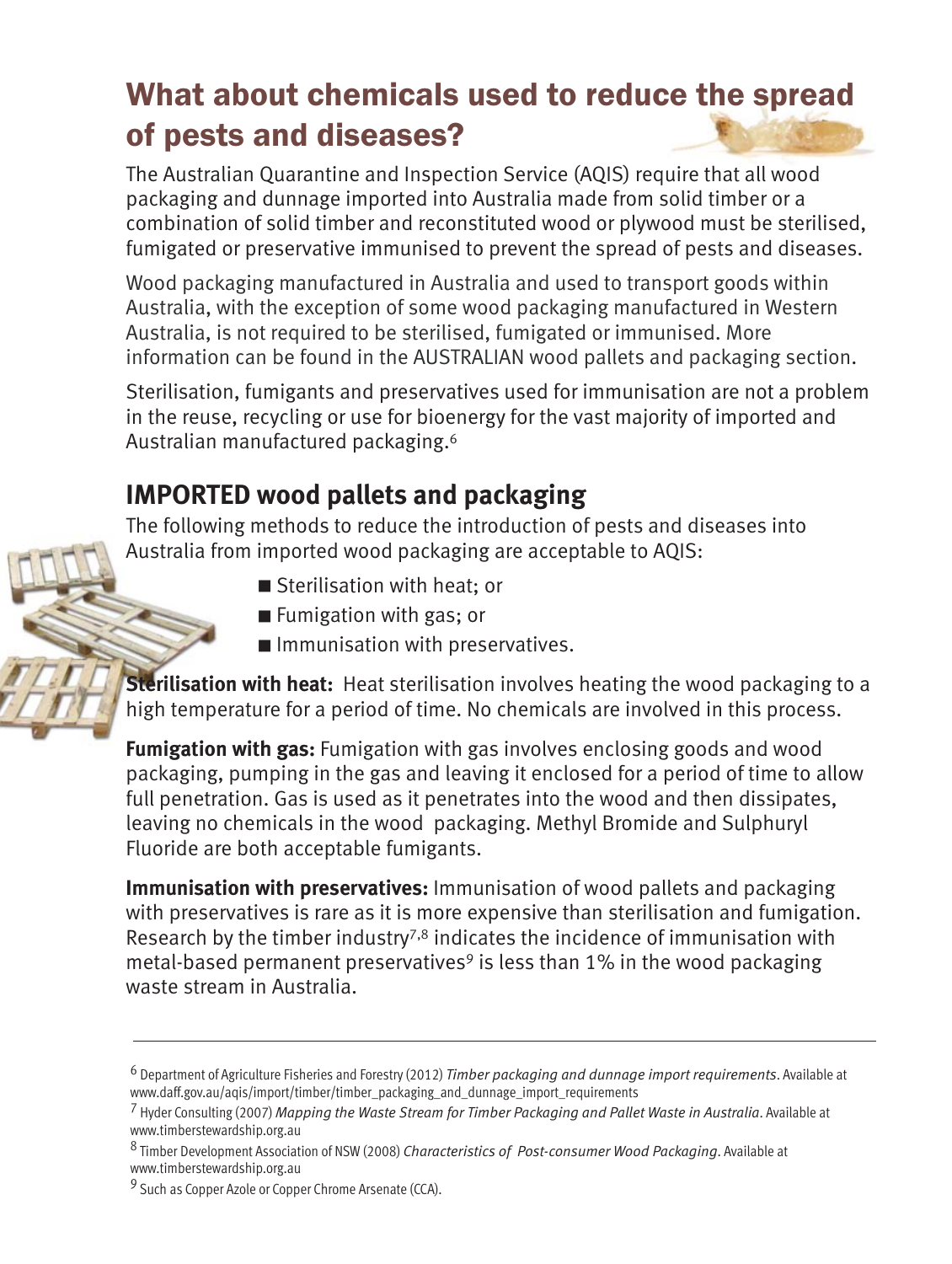#### **How do I know what my imported packaging was sterilised, fumigated or immunised with?**

Sterilisation with heat and fumigation with methyl bromide gas are by far the most popular methods as they are the cheapest, easiest and quickest. These two methods are also the only methods accepted under the international standard ISPM-15 and may carry the ISPM-15 mark (see below) which also allows the wood pallets to be reused for exports.

The ISPM-15 mark is now very commonly seen on wood packaging and the various terms and symbols are explained in the diagram below. Additional information may be included in the mark such as DB for debarked, KD for kiln-dried, DUN for dunnage. The packaging manufacturer's name may also be included.

*Fumigation of wood packaging with Methyl Bromide (MB) gas at port entry into Australia*



*Sterilisation of wood packaging by heat (HT) at packaging producer.*



*The ISPM-15 mark and explanation of terms. Source: Department of Agriculture, Fisheries and Forestry – Australian Quarantine and Inspection Service*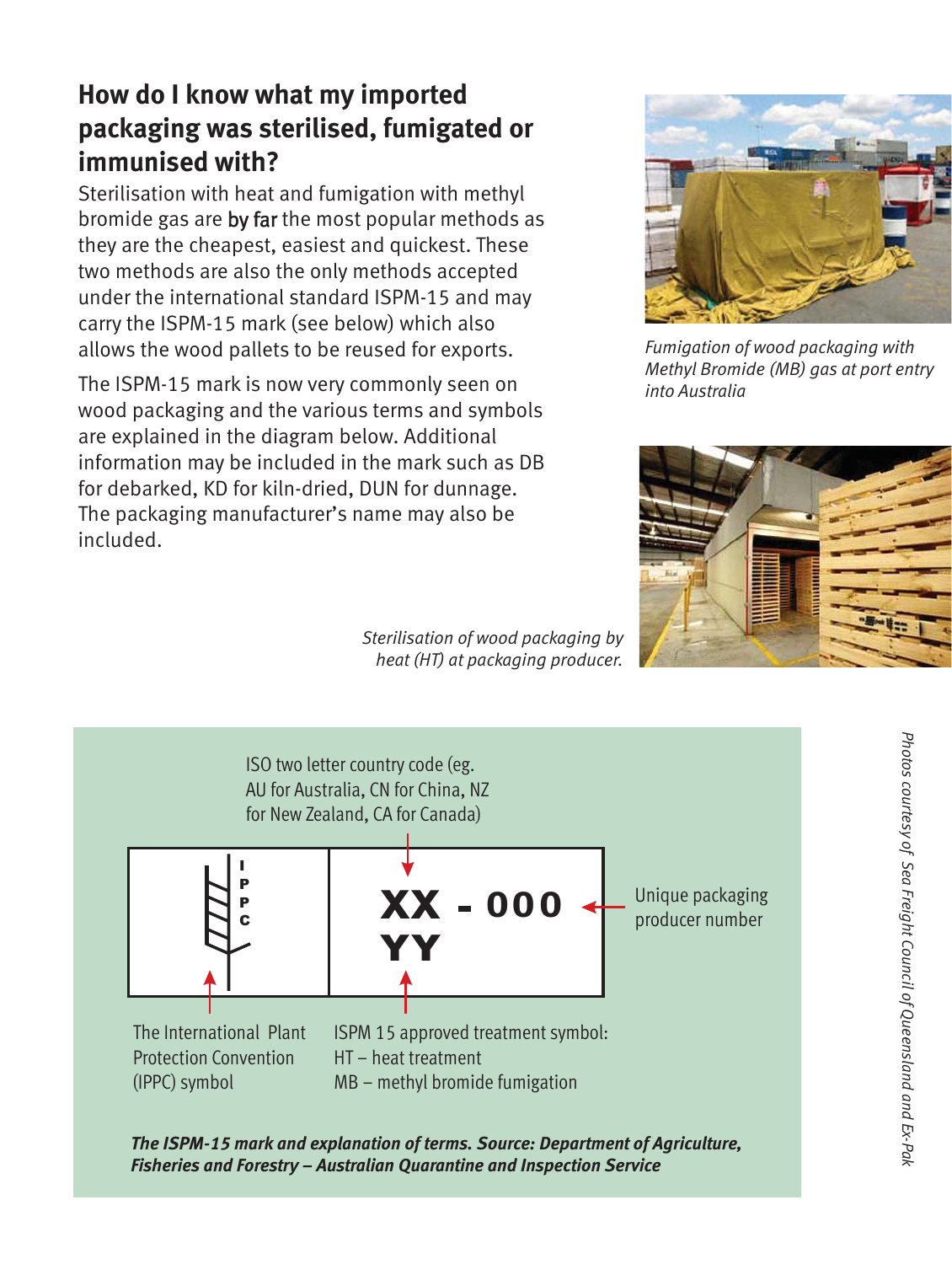

011-136

of imported timber packaging is heat sterilised or fumigated with methyl bromide. **What about imported particleboard, MDF or plywood pallets and crates?**

Wood packaging that is free from solid timber components and made solely of reconstituted wood, (e.g. particleboard, MDF, hardboard, oriented strand board) and plywood and veneer (or a combination of these) has been sufficiently processed to present minimal biosecurity concern so does not require further sterilisation, fumigation or immunisation of any kind.

Not all imported wood pallets and packaging carries the ISPM-15 mark. If it does not have the mark, the packaging must be accompanied by a certificate in a form approved by AQIS detailing the sterilisation, fumigation or immunisation used. As outlined above, the vast majority

If biosecurity risk material is found on inspection by AQIS the wood packaging may, if allowed into the country, be fumigated with Methyl Bromide on arrival.

#### **AUSTRALIAN wood pallets and packaging**

For wood pallets and crates manufactured and used in Australia no sterilisation or fumigation of any kind is required. 10

Immunisation with preservatives is not required except in some areas of Western Australia where there are currently requirements to prevent the spread of the European House Borer (see discussion and identification on page opposite).

#### **European House Borer**

The European House Borer (EHB) has been found in a small number of areas in Western Australia and Australian governments and industry are working together to eradicate this pest. As a result there are restrictions on the movement of wood packaging within and out of Western Australia and requirements to immunise some wood packaging with insecticide to contain and eliminate EHB.

*Photos courtesy of TDA.*

 $10$  Australian wood packaging made to export goods must meet the importing country's conditions of entry. ISPM-15 methods (sterilisation with heat or fumigation with methyl bromide) and marking are widely accepted.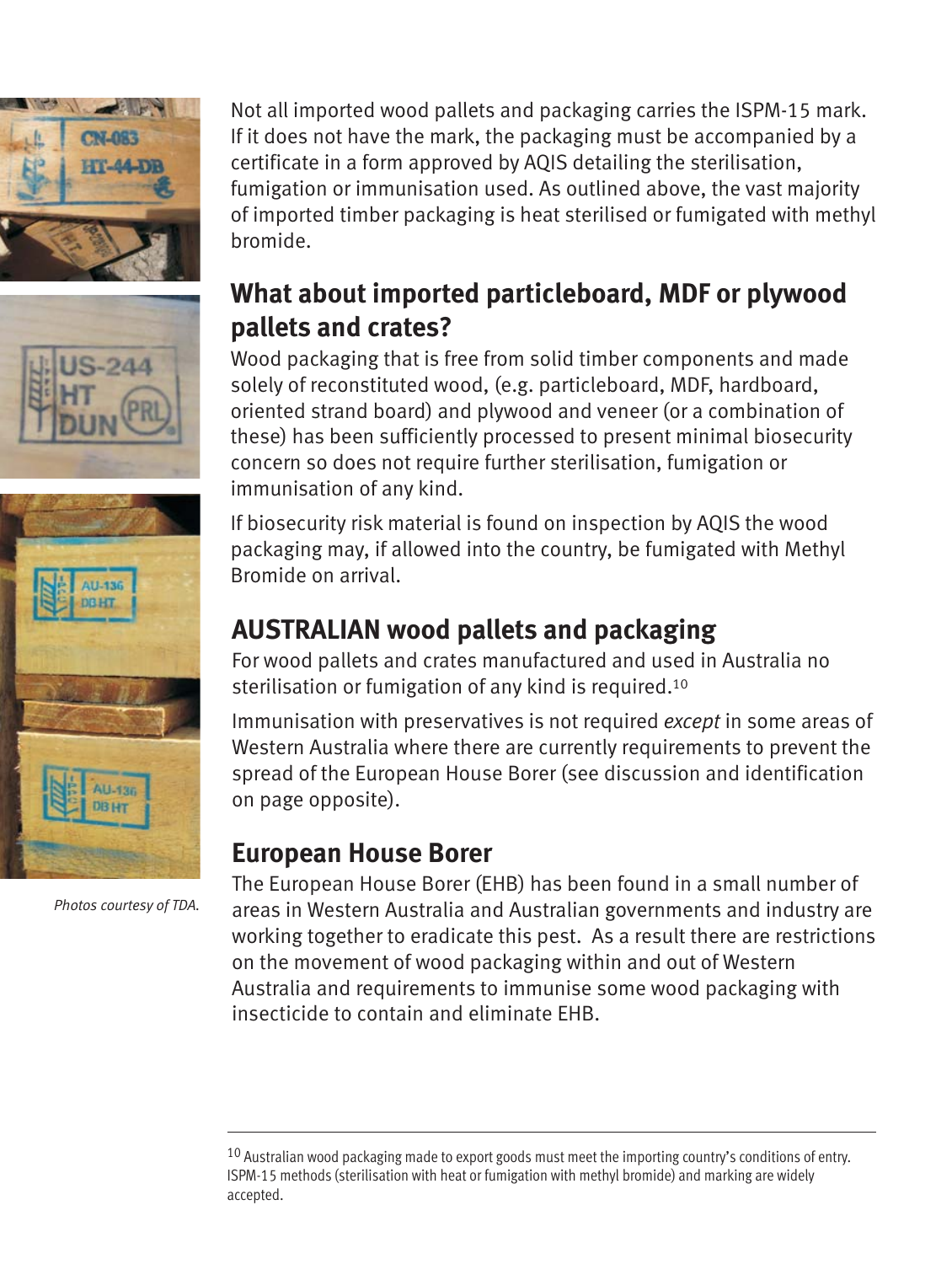Some wood packaging manufacturers in Western Australia are now immunising wood pallets and crates with the same organic insecticides that are used to protect plantation pine house trusses and framing against termite attack. These insecticides, from a group called synthetic pyrethroids, are also used in common household applications such as insect sprays and head lice treatments. The synthetic pyrethroid insecticides used, at exceptionally low rates, to protect plantation pine framing have been chosen for their proven effectiveness and for their inherent safety to humans, animals, and the environment. 11

To distinguish this EHB packaging from other packaging, pallets and crates are currently either marked with EHBT or H2-F stamp and/or dyed a mauve colour (see pictures to the right).

#### **Are EHB immunisation insecticides a problem in recycling?**

Normal domestic and trade users can dispose of this wood packaging through normal waste collection and disposal services or through industrial incineration. Wood to which these insecticides have been applied should not be used for domestic heating, cooking fuel or burned in any confined spaces. They are not recommended for mulching or animal bedding. <sup>12</sup> However, some wood recyclers can particleboard or for bioenergy in industrial facilities. Speak to the wood recycler about whether EHBT or H2-F timbers are acceptable in their recycled products. accept small quantities for some applications, such as recycling into

#### Please minimise use of copper-based preservatives

Packaging made with copper-based preservatives (such as Copper Chrome Arsenate – CCA) can be a problem in recycling and bioenergy. It can be readily identified by a light green tinge which the copper gives to the wood.

Unless a permanent preservative treatment is critical to your needs, please specify to your importer or your Australian pallet manufacturer that no permanent preservatives such as CCA are used in your packaging.

<sup>11</sup> A3P (2010) Q&A – termite protected plantation pine framing (H2-F Blue Pine). Available at http://www.bluepine.com.au/documents/FINALQAaboutTermiteProtectedBlueFraming\_H2-F\_.pdf

12 AS 5605-2007 *Guide to the safe use of preservative-treated timber*







*Photos courtesy of TDA.*